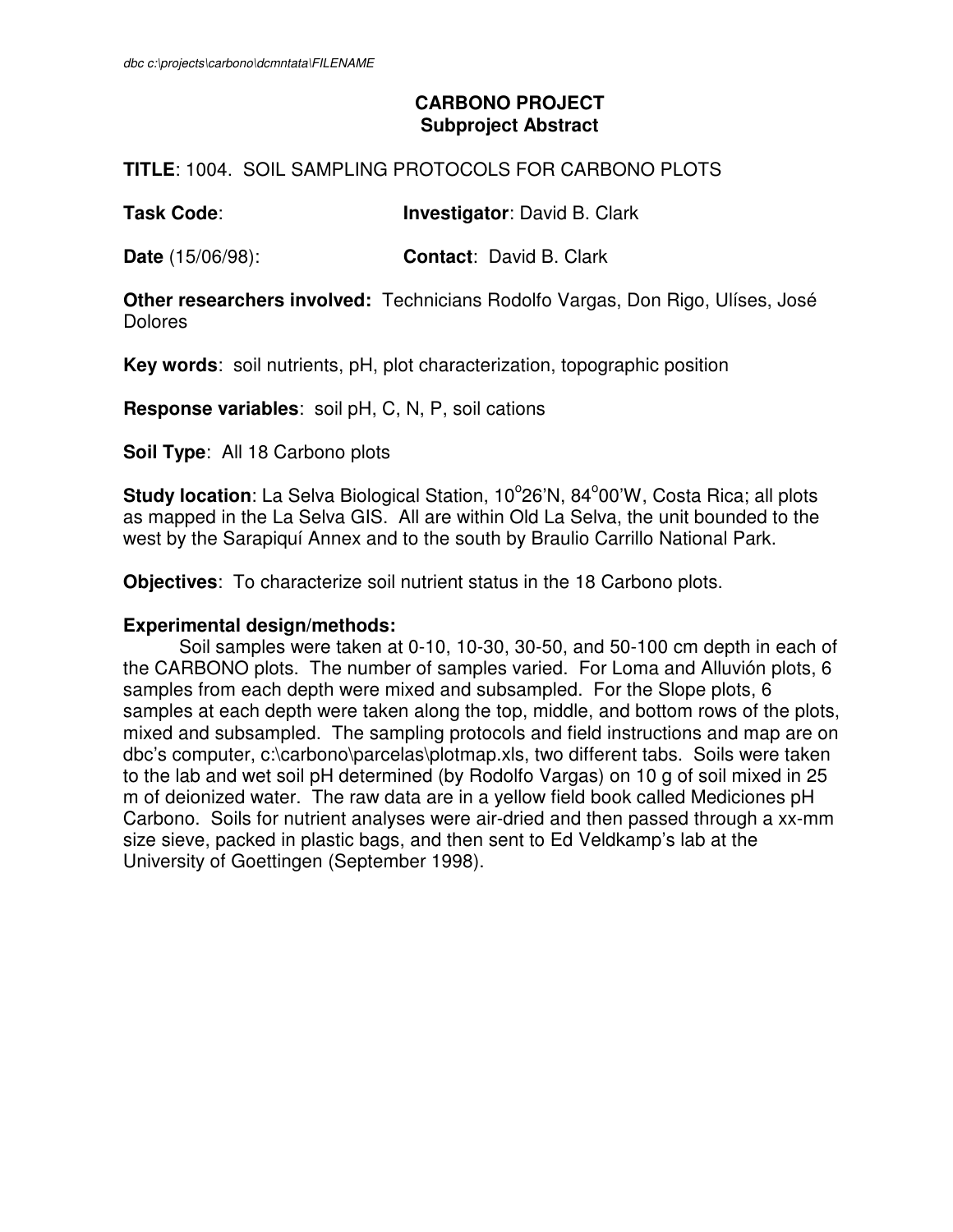# **CARBONO PROJECT Subproject Abstract**

### **TITLE**: SOIL ANALYSIS PROCEDURES FOR CABONO PLOT SOIL SAMPLES

**Task Code**: 1006 **Investigator**: David B. Clark

**Date** (12/Aug/2002: **Contact**: David B. Clark

**Other researchers involved:** Dr. Edzo Veldkamp, Dr. Jens Mackensen

**Key words**: methods, soils, chemical analysis

**Response variables**: Soil nutrient concentrations

**Soil Type**: All 18 CARBONO 0.5 permanent plots

Study location: La Selva Biological Station, 10<sup>°</sup>26'N, 84<sup>°</sup>00'W, Costa Rica; all plots as mapped in the La Selva GIS. All are within Old La Selva, the unit bounded to the west by the Sarapiquí Annex and to the south by Braulio Carrillo National Park.

**Objectives**: To chemically analyze soils from the CARBONO plots.

**Experimental design/methods:** The soil sample collection and sample preparation protocols are described in task 1004. These are the same laboratory methods, and the same laboratory and at the same time, that were used in the 1170 grid point all-Old La Selva soil sample analyses.

**Data files:** The methods used for chemical analyses are documented in 22 .jpg files, that were scanned from the original analysis manual. These files are named soils\_methods\_documentation\_XX.jpg and are in the documentation subdirectory. The original chemical analysis for CARBONO are in selva98-1.xls.

**Variables in data files**: Nutrient concentrations at different depths, as well as descriptions of the units for each variable.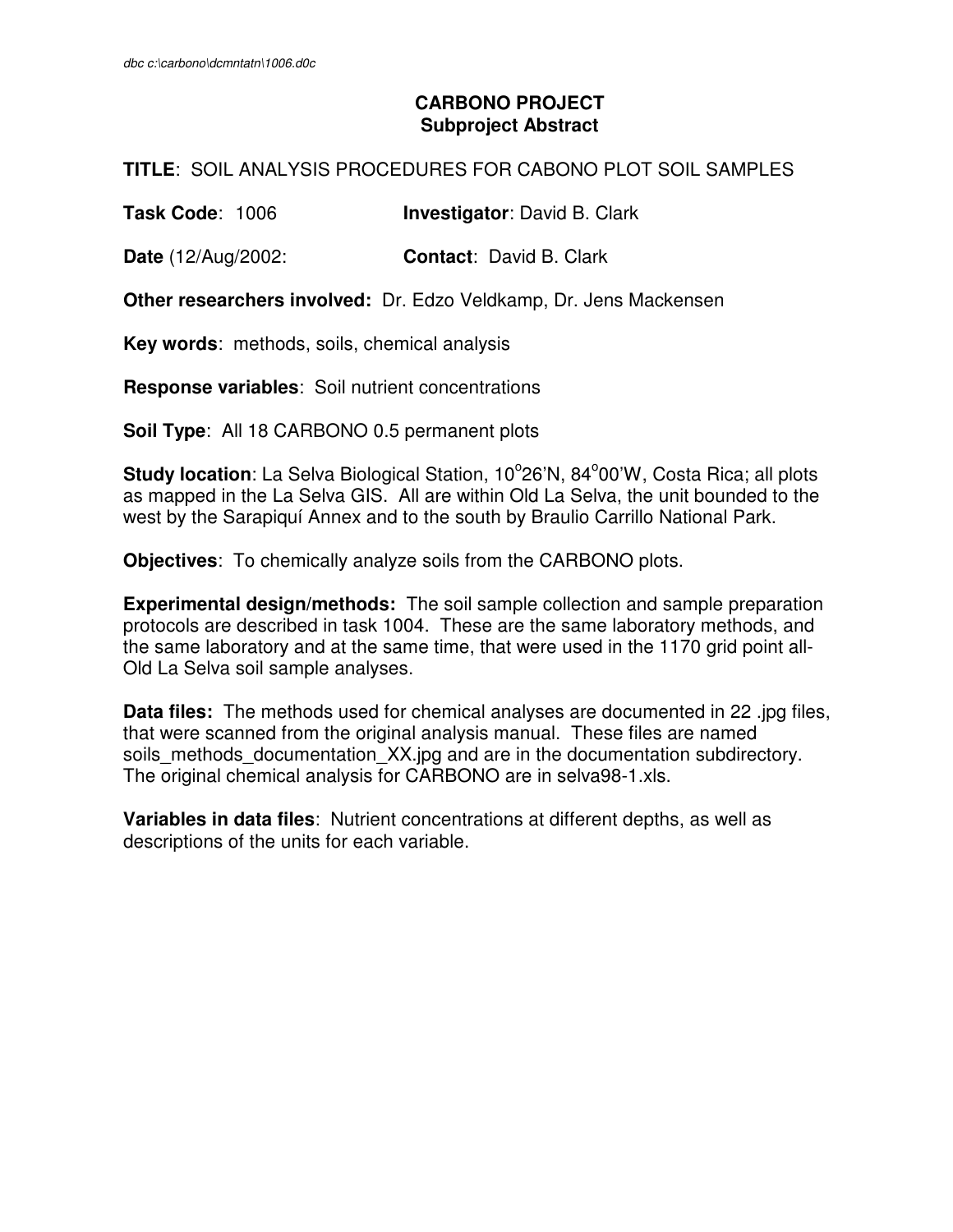| $50-0$   | $50 - 10$   | $50 - 20$ | $50 - 30$ | $50 - 40$ | $50 - 50$ | $50 - 60$ | 50-70     | 50-80     | $50 - 90$ | 50-100    |
|----------|-------------|-----------|-----------|-----------|-----------|-----------|-----------|-----------|-----------|-----------|
|          |             |           |           |           |           |           |           |           |           |           |
|          |             |           |           |           |           |           |           |           |           |           |
| $40 - 0$ | 40-10       | $40 - 20$ | 40-30     | $40 - 40$ | $40 - 50$ | 40-60     | 40-70     | 40-80     | 40-90     | 40-100    |
|          | $\mathsf X$ |           |           | X         |           |           | X         |           |           |           |
|          |             |           |           |           |           |           |           |           |           |           |
| $30 - 0$ | $30 - 10$   | $30 - 20$ | $30 - 30$ | $30 - 40$ | $30 - 50$ | $30 - 60$ | $30 - 70$ | $30 - 80$ | $30 - 90$ | 30-100    |
|          |             |           |           |           |           |           |           |           |           |           |
|          |             |           |           |           |           |           |           |           |           |           |
| $20 - 0$ | $20 - 10$   | 20-20     | 20-30     | 20-40     | 20-50     | 20-60     | 20-70     | 20-80     | 20-90     | 20-100    |
|          | X           |           |           | X         |           |           | X         |           |           |           |
|          |             |           |           |           |           |           |           |           |           |           |
| $10-0$   | $10 - 10$   | $10 - 20$ | $10-30$   | $10-40$   | $10-50$   | $10 - 60$ | $10 - 70$ | $10 - 80$ | $10 - 90$ | 10-100    |
|          |             |           |           |           |           |           |           |           |           |           |
|          |             |           |           |           |           |           |           |           |           |           |
| $0-0$    | $0 - 10$    | $0 - 20$  | $0 - 30$  | $0 - 40$  | $0 - 50$  | $0 - 60$  | $0 - 70$  | $0 - 80$  | $0 - 90$  | $0 - 100$ |

Muestreo para las parcelas de Lomas (L1-L6) y Aluvion (A1 - A)

X esta en la linea entre los tubos, a la mitad, como 2 metros en la direccion indicada Muestras a 0-10, 10-30, 30-50, y 50-100 en cada X

Se combinaran las muestras para cada profundidad, asi que habran 4 muestras por cada parcela Las etiquetas diran la parcela y la profundid, como A1 0-10 cm c:\carbono\parcelas\plotmap.xls (Flat plot soil tab)